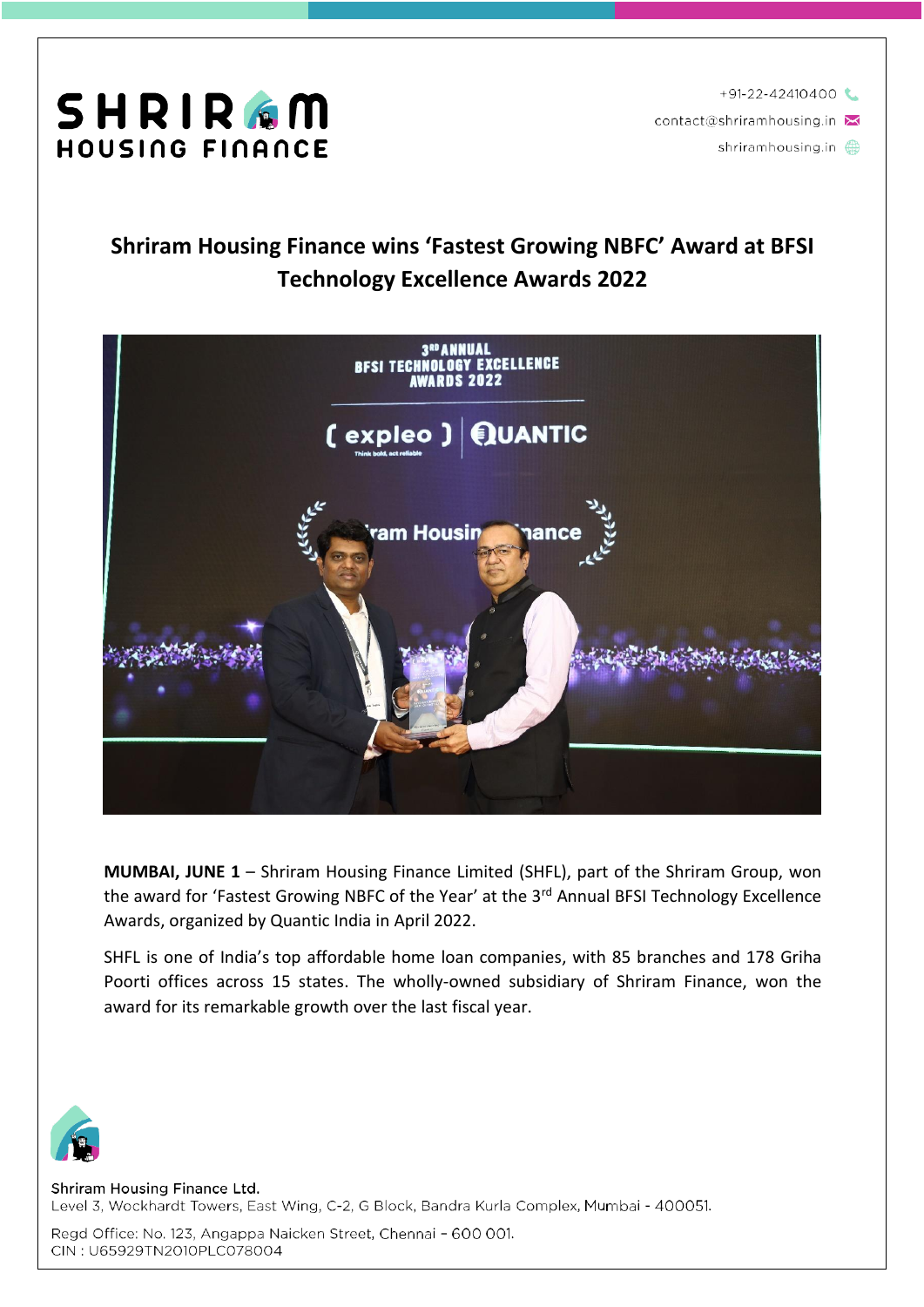# SHRIRGM HOUSING FINANCE

 $+91-22-42410400$ contact@shriramhousing.in shriramhousing.in  $\oplus$ 

SHFL underwent a transformation phase from 2018 to focus on affordable housing, and the AUM has tripled from INR 1500 crore to over INR 5000 crore in the last three years. The operating structure was revamped to drive operational efficiency, whilst continuing to focus on the core business of secured mortgages and loans against property.

Over the last year, the company leveraged Shriram Group's infrastructure to control operational costs, improve productivity and widen the offerings for middle-income borrowers. Owing to cost synergies from Shriram Group's branch network, SHFL's cross-sell 'Griha Poorti' programme has catalyzed growth, making it one of the top five affordable housing companies in the country.

Ravi Subramanian, MD & CEO of SHFL said, "We have built a granular book in the affordable and mid-housing segments, through an innovation and technology-driven business model. The growth seen over the last three years is a testament to our ambition and commitment to making dream homes a reality."

"The recognition by Quantic India has made our commitment stronger. Supported by governmental and regulatory measures for the 'Housing for All' mission and the recent colending pact with State Bank of India, we expect to continue to beat industry growth and reach an AUM of INR 10,000 crore by FY24."

SHFL was recently certified as a 'Great Place to Work' for February 2022-2023.

### **About Shriram Housing Finance Limited**

Shriram Housing Finance Limited, a Housing Finance Company registered with the National Housing Bank (NHB) and promoted by Shriram City Union Finance Ltd. The Company commenced operations in December 2011. Shriram Housing Finance Limited is amongst the fastest growing, profitable Affordable Housing Finance Company with a network of 94 branches, Assets under Management (AUM) of INR 50 Bn as of Feb 2022. Shriram Housing Finance is **A Great Place to Work-CertifiedTM** organisation.



Shriram Housing Finance Ltd. Level 3, Wockhardt Towers, East Wing, C-2, G Block, Bandra Kurla Complex, Mumbai - 400051.

Regd Office: No. 123, Angappa Naicken Street, Chennai - 600 001. CIN: U65929TN2010PLC078004